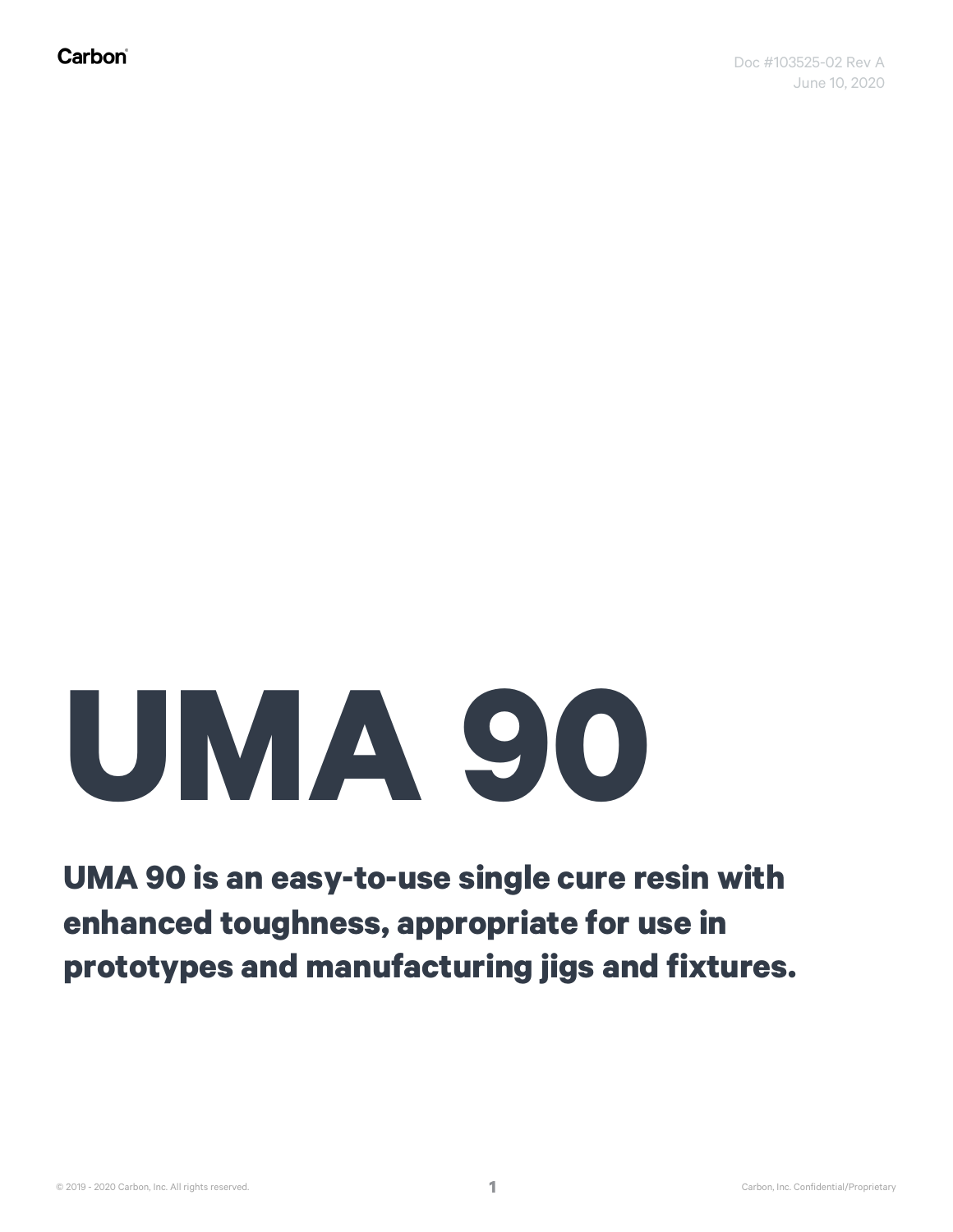#### Carbon

| <b>Tensile Properties</b><br>ASTM D638, Type I, 50 mm/min | <b>Metric</b> | <b>US</b> |
|-----------------------------------------------------------|---------------|-----------|
| Tensile Modulus                                           | 1400 MPa      | 200 ksi   |
| Ultimate Tensile Strength                                 | 30 MPa        | $4.4$ ksi |
| Yield Strength                                            | 30 MPa        | $4.4$ ksi |
| <b>Yield Strain</b>                                       | 7%            | 7%        |
| Elongation at Break                                       | 30%           | 30%       |

| <b>Tensile Properties</b><br>ASTM D638, Type V, 10 mm/min | <b>Metric</b> | <b>US</b> |
|-----------------------------------------------------------|---------------|-----------|
| Tensile Modulus                                           | 1400 MPa      | 200 ksi   |
| Ultimate Tensile Strength                                 | 30 MPa        | $4.4$ ksi |
| <b>Yield Strength</b>                                     | 30 MPa        | $4.4$ ksi |
| <b>Yield Strain</b>                                       | 7%            | 7%        |
| Elongation at Break                                       | 30%           | 30%       |

| <b>Flexural Properties</b><br>ASTM D790-B | <b>Metric</b> | <b>US</b> |
|-------------------------------------------|---------------|-----------|
| Flexural Stress at 5% strain              | 50 MPa        | 7 ksi     |
| Flexural Modulus (Chord, 0.5-1%)          | 1200 MPa      | 174 ksi   |

| <b>Impact Properties</b>                  | <b>Metric</b>        | <b>US</b>                   |
|-------------------------------------------|----------------------|-----------------------------|
| Notched Izod (Machined), 23 °C, ASTM D256 | $30$ J/m             | $0.6$ ft- $lb/in$           |
| Notched Charpy (Machined), ISO 179-1/1eA  | $2.8 \text{ kJ/m}^2$ | $1.3$ ft-lb/in <sup>2</sup> |

| <b>Thermal Properties</b>                                  | <b>Metric</b>  | US     |
|------------------------------------------------------------|----------------|--------|
| Heat Deflection Temperature at 0.455 MPa/66 psi, ASTM D648 | $45^{\circ}$ C | 113 °F |
| Heat Deflection Temperature at 1.82 MPa/264 psi, ASTM D648 | 35 °C          | 95 °F  |

| <b>General Properties</b> | <b>Metric</b> |
|---------------------------|---------------|
| Hardness, ASTM D2240      | 86, Shore D   |
| Density, ASTM D792        | 1.20 $g/cm^3$ |
| Density (liquid resin)    | 1.10 $g/cm^3$ |

The information in this document includes values derived from printing various parts, reflects an approximation of the mean value of a range of values, and is intended for reference and comparison purposes only. This information should not be used for testing, design specification or quality control purposes. End-use material performance can be impacted by, but not limited to, design, processing, color treatment, operating and end-use conditions, test conditions, etc. Actual values will vary with build conditions. In addition, product specifications are subject to change without notice.

This information and Carbon's technical advice are given to you in good faith but without warranty. The application, use and processing of these and other Carbon products by you are beyond Carbon's control and, therefore, entirely your own responsibility. Carbon products are only to be used by you, subject to the terms of the written agreement by and between you and Carbon.

You are responsible for determining that the Carbon material is safe, lawful, and technically suitable for the intended application, as well as for identifying the proper disposal (or recycling) method consistent with applicable environmental laws and regulations. CARBON MAKES NO WARRANTIES OF ANY KIND, EXPRESSED OR IMPLIED, INCLUDING, BUT NOT LIMITED TO, THE WARRANTIES OF MERCHANTABILITY, FITNESS FOR A PARTICULAR USE, OR NON-INFRINGEMENT. Further, it is expressly understood and agreed that you assume and hereby expressly release Carbon from all liability, in tort, contract or otherwise, incurred in connection with the use of Carbon products, technical assistance and information. No license with respect to any intellectual property is implied.

Parts were processed using an M series printer and a Smart Part Washer with VF 1 as the solvent. Samples were post-cured using an APM LED UV-Cube II at 100% intensity according to instructions in the Carbon MPI. Deviations from the post processing method listed above may yield different results.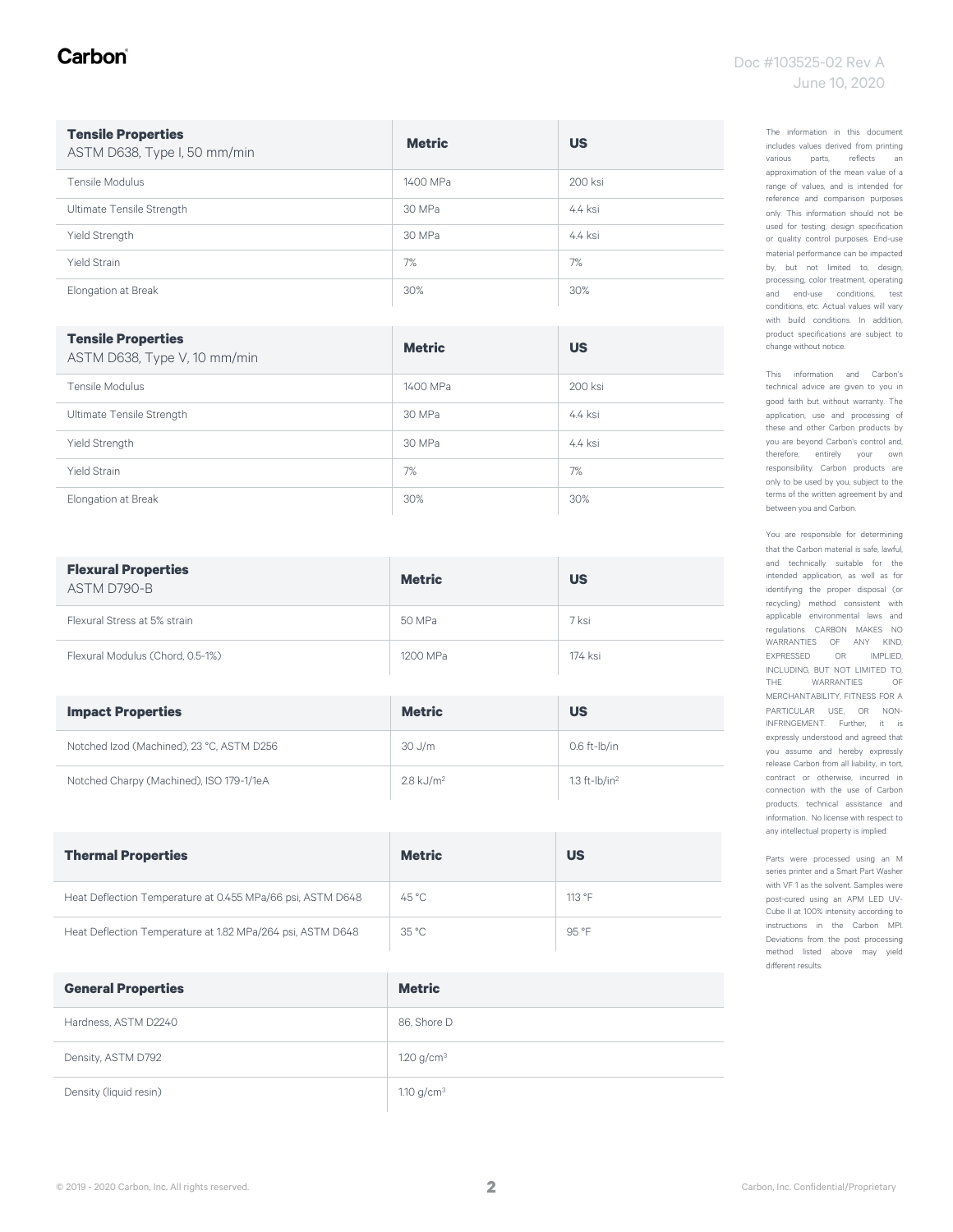Carbon®

# **UMA 90**

### **Extended TDS**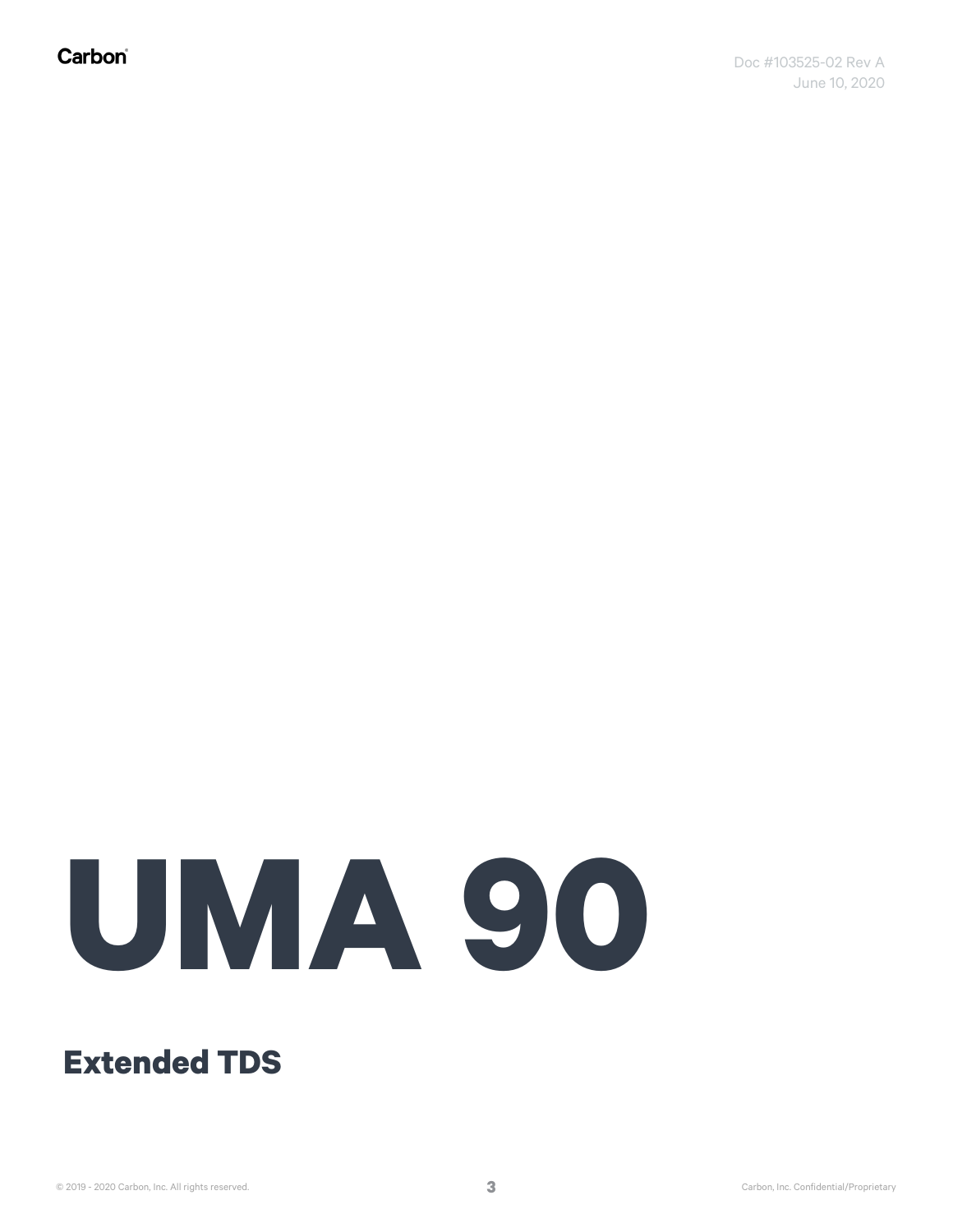## **UMA 90 Mechanical Properties**

#### **Representative Tensile Curve**

ASTM D638, Type I, 50 mm/min



#### **Representative Flexural Curve**

ASTM D790-B Samples are tested to 5% extension.

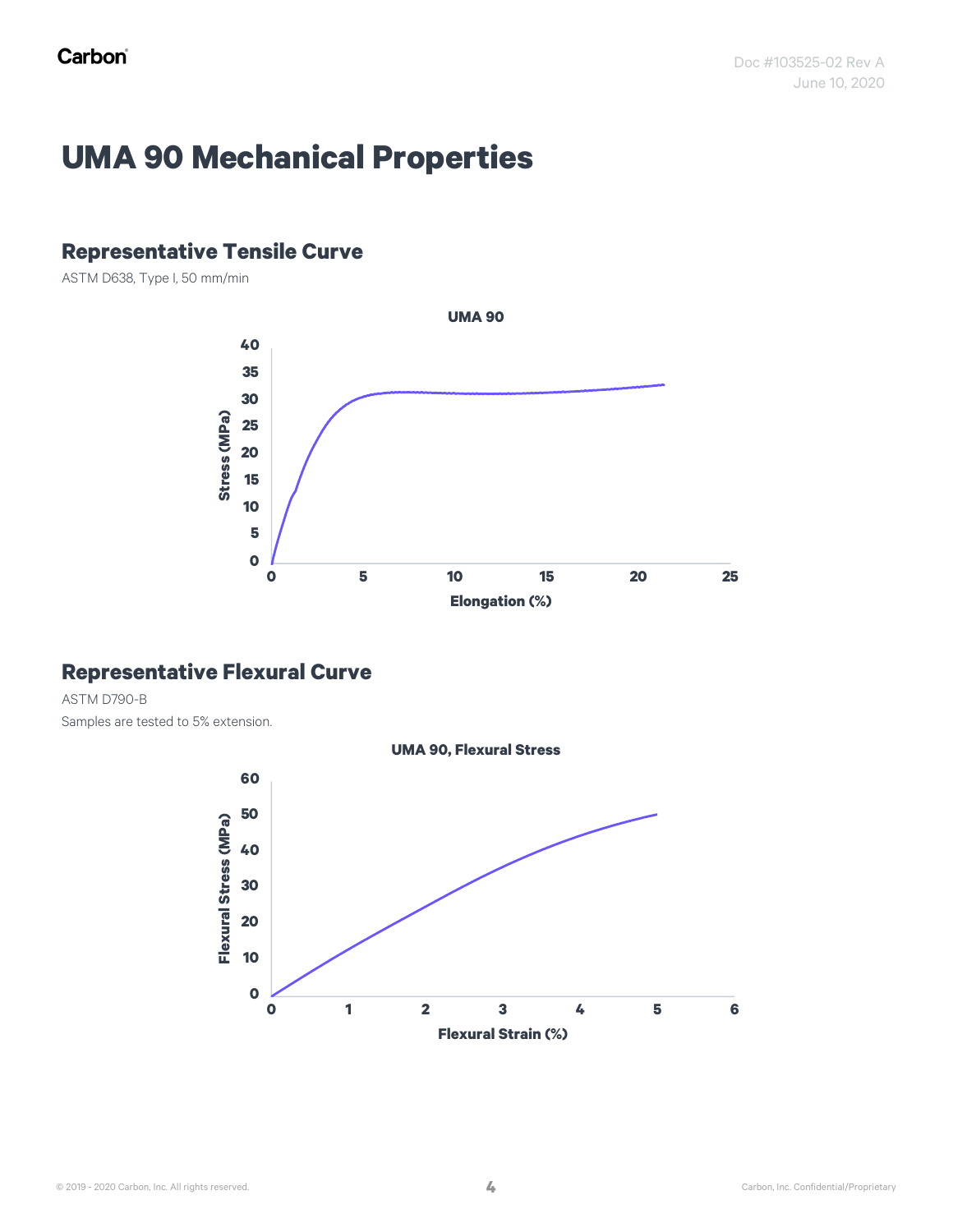## **UMA 90 UV Curing Study**

One-pot resin systems often require a UV post-cure step. Carbon provides recommended UV curing equipment and standard operating procedure (SOP) outlined in the Carbon MPI document. The table below captures the effect of UV curing equipment as well as cure time. Different UV equipment and processing will lead to variations in lamp intensity and overall heat generation during flood cure, which can further contribute to post-cure mechanical properties differences. The general trends below highlight the tradeoffs of a higher modulus material with general toughness and yield strain.

| <b>Tensile Properties</b><br>ASTM D638, Type I, 50 mm/min | <b>APM LED UV-Cube II</b><br>(1 min per side) | <b>APM LED UV-Cube II</b><br>(15 min per side) | <b>Dymax</b><br>(1 min per side) |
|-----------------------------------------------------------|-----------------------------------------------|------------------------------------------------|----------------------------------|
| Tensile Modulus                                           | 1400 MPa                                      | 1800 MPa                                       | 2100 MPa                         |
| Ultimate Tensile Strength                                 | 30 MPa                                        | 40 MPa                                         | 45 MPa                           |
| Yield Strength                                            | 30 MPa                                        | 40 MPa                                         | 45 MPa                           |
| <b>Yield Strain</b>                                       | 7%                                            | 6%                                             | 4%                               |
| Elongation at Break                                       | 30%                                           | 15%                                            | 6%                               |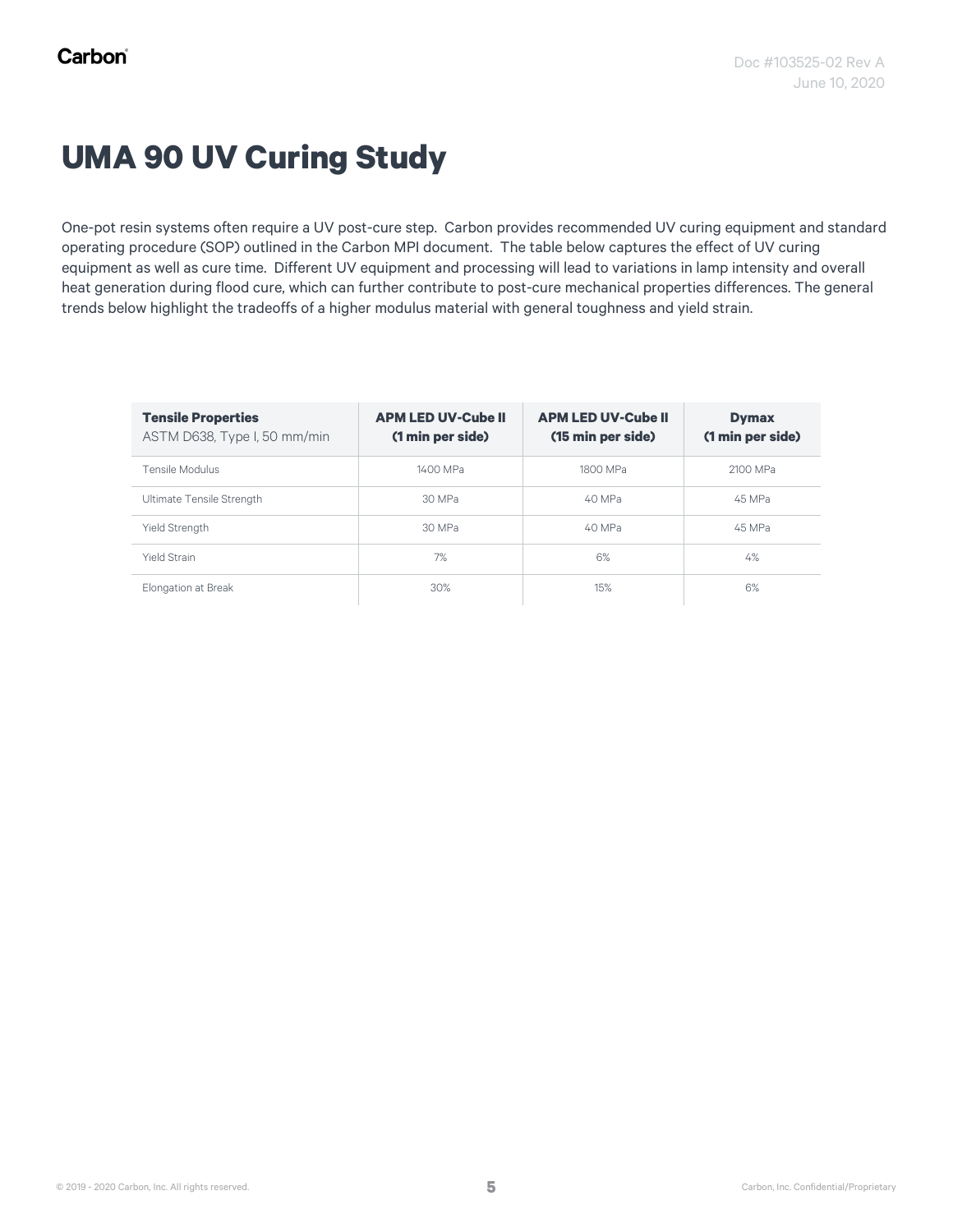## **UMA 90 Dynamic Mechanical Analysis (DMA)**

Dynamic mechanical analysis provides insight into the resin's viscoelastic properties across a range of temperatures. The figure below shows a temperature ramp of UMA 90. This material exhibits a storage modulus softening temperature near 40 °C. The peak in the tan(d) curves indicates that the glass transition temperature of UMA 90 is approximately 90 °C. The presence of a storage modulus rubbery plateau and lack of flow region reflects the crosslinked nature of this material.



Standard: ASTM D4065

Instrument: TA DMA Q800

DMA Mode: Tension

Sample Dimensions: L=20 mm, W=10 mm, t=1 mm (rectangular block)

Strain Amplitude: 0.1% (linear regime of viscoelasticity)

Oscillation frequency: 1 Hz

Temperature Range: -80 ºC to 160 ºC

Ramp Rate: 1.5 ºC/min

Print Conditions: Samples were hand-wiped and not washed with solvent. Values may differ based on post-processing conditions.